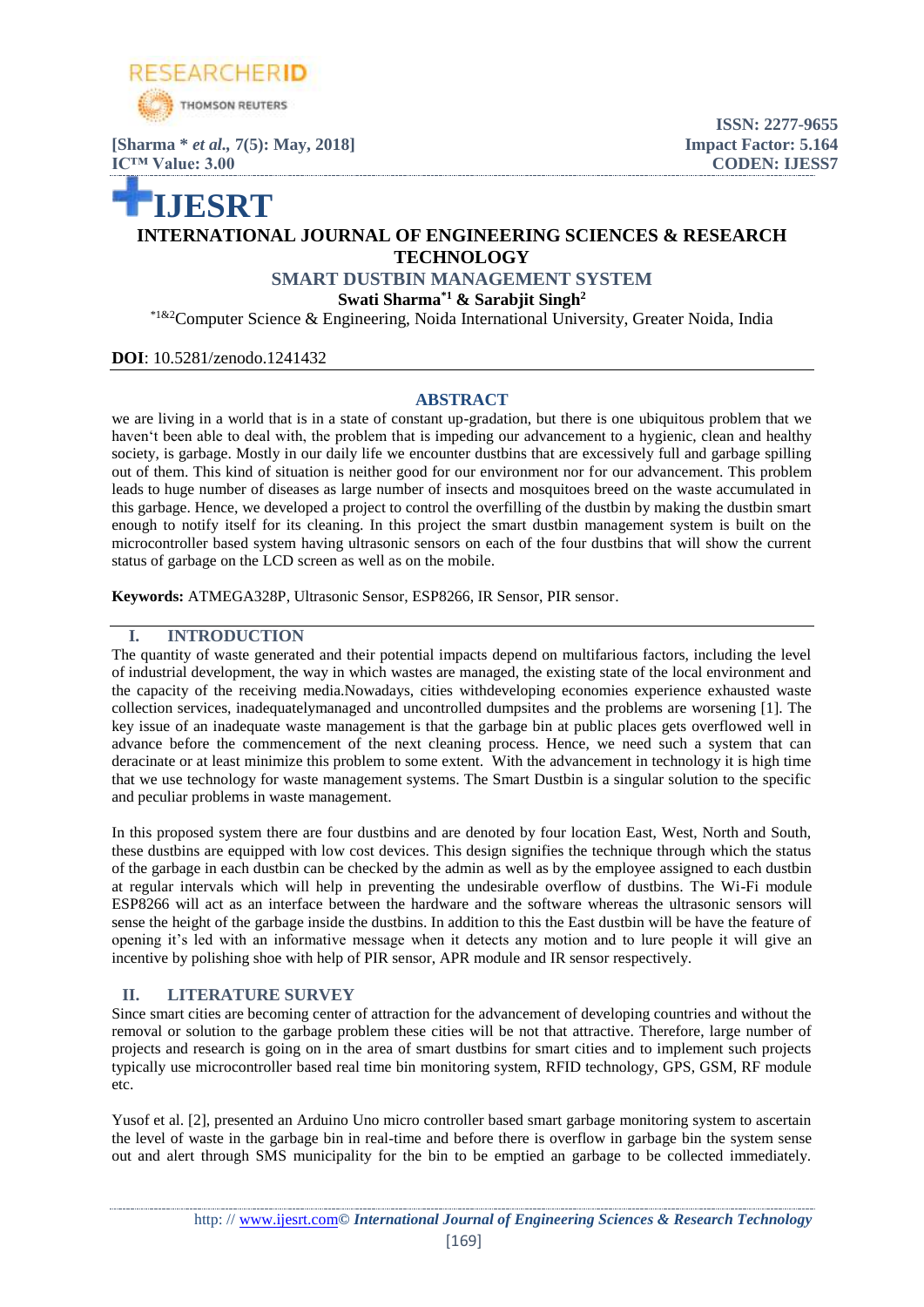

## **[Sharma \*** *et al.,* **7(5): May, 2018] Impact Factor: 5.164**

**IC™ Value: 3.00 CODEN: IJESS7**

**ISSN: 2277-9655**

Ultrasonic sensor is used to estimate the level of waste while the GSM module is used for sending SMS and Arduino UNO is used to control the system operation.

Issac and Akshai [3], proposed a system called SVASTHA (a Sanskrit word, meaning ―be healthy and hygienic), to effectively control the municipal solid waste. This system is based on RFID and GPS in which data is gathered using the RFID reader via Bluetooth and this data is stored on the central server.

The main objective of GREENBIN [4] is the segregation of waste at source so that useful electricity can be produced from theindividual components of waste. Sensors like capacitive based moisture sensor, inductive based metal sensor, methanesensor and odour sensor are used to achieve this goal.

## **III. METHODOLOGY**

The automation of the smart dustbin is achieved through the use of a power supply, Microcontroller (ATmega328P), APR module, PIR sensor, servo motor, and ultrasonic sensor all programmed using Arduino IDE. In addition, DC motor and IR sensor are used for the incentive that is shoe polisher. A block diagram of the control circuit is shown in Figure 1.



*Figure 1. Block diagram*

## **3.1 Hardware**

## *3.1.1 ATmega328P*

ATmega328P is a microcontroller that is manufactured by Atmel. It is a high-performance Atmel picoPower 8 bit AVR RISC-based microcontroller that combines 32KB ISP non-volatile storagewith read-while-write capabilities, 1024B EEPROM, 2KB SRAM, twenty three general purpose I/O lines, thirty two general purpose operating registers, three versatile timer/counters with compare modes, internal and external interrupts, serial programmable USART, a byte-oriented 2-wire serial interface, SPI serial port, a 6-channel 10-bit A/D converter (8-channels in TQFP and QFN/MLF packages), programmable watchdog timer with internal oscillator, and five software selectable power saving modes. This device operates between 1.8-5.5 volts.

## *3.1.2 Ultrasonic Sensor*

An Ultrasonic sensor is a device that measures the distance of an object with the help of sound waves. It measures distance through sending out a sound wave at a particular frequency and listening for that wave to bounce back. It is possible to measure the distance between the sensor and that object by recording the elapsed time between the sound wave being generated and the sound wave bouncing back. In other words, the sensor head emits an ultrasonic wave and receives the wave that is reflected back from the target.

## The distance can be calculated with the following formula:

Distance =  $1/2 \times T \times C$ 

Where T is the time between the emission and reception, and C is the speed.

## *3.1.3 ESP8266 Wi-Fi Module*

The ESP8266 WIFI Module is a self-contained SOC with integrated TCP/IP protocol stack that can offer any microcontroller access to your Wi-Fi network. It is capable of either hosting an application or offloading all Wi-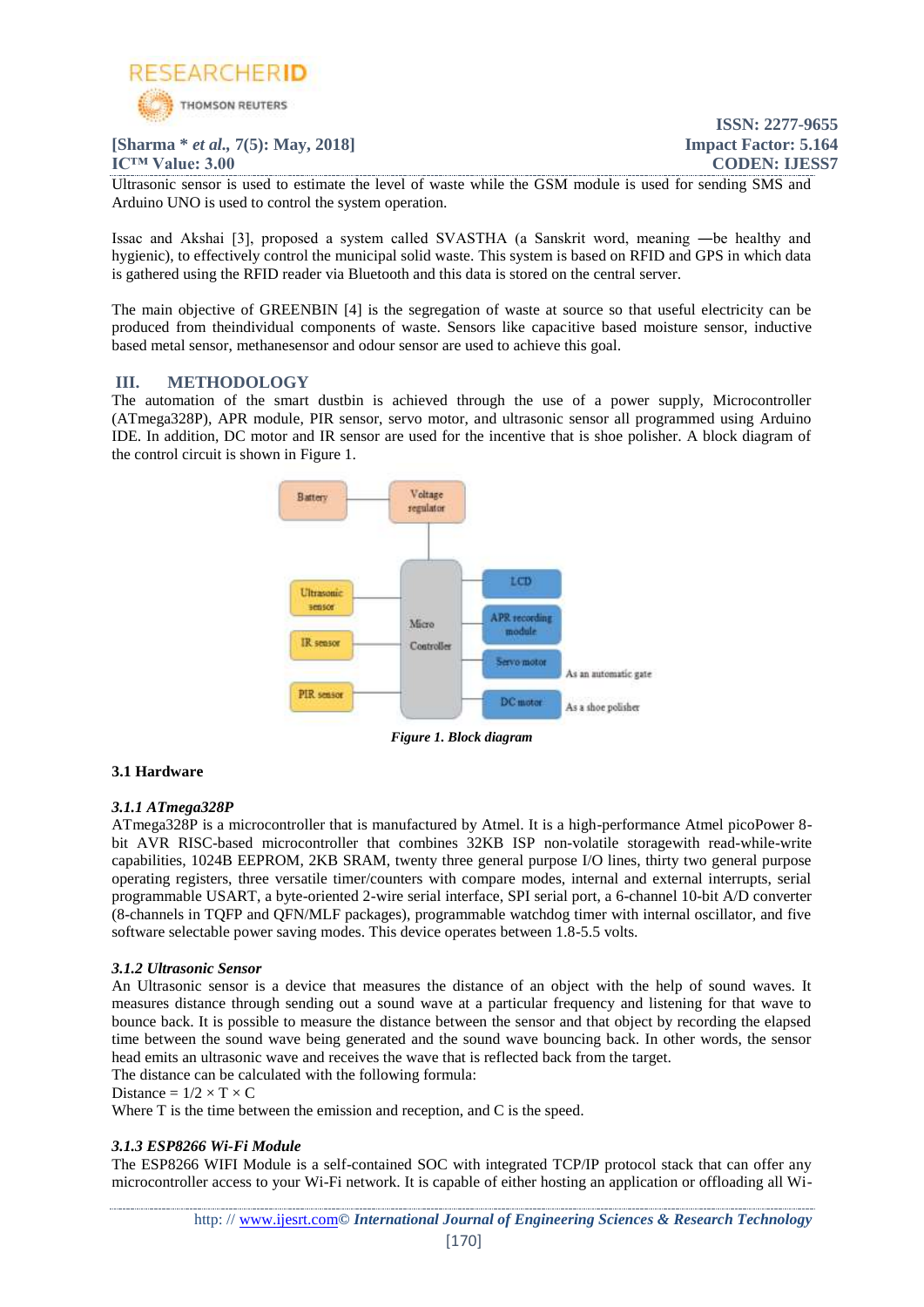

## **[Sharma \*** *et al.,* **7(5): May, 2018] Impact Factor: 5.164**

**ISSN: 2277-9655 IC<sup>TM</sup> Value: 3.00 CODEN: IJESS7** 

Fi networking functions from another application processor. Each ESP8266 module are pre-programmed with an AT command set firmware, which simply means, thatit can be simply hooked to the Arduino device and can get as much WIFI-ability as a Wi-Fi Shield offers. The ESP8266 module is highly cost-effective board with a large, and ever growing, community. It supports APSD for VoIP applications and Bluetooth co-existence interfaces, it contains a self-calibrated RF that allows it to work under all operation conditions and no external RF parts are required.

## *3.1.4 LCD (Liquid Crystal Display)*

LCD screen is an electronic display module and have a wide range of applications. A 16x2 LCD display is a basic module which is commonly used in various devices and circuits. These modules are preferred over the seven segments and other multi segment LEDs. A 16x2 LCD means that it can display 16 characters per line and there are 2 such lines. Each character is displayed in 5x7 pixel matrix in this LCD.

## *3.1.5 PIR Sensor*

PIR sensors allow us to sense motion. They detects whether a human has moved in or out of the sensor's range. Commonly they are found in appliances and gadgets that are used at home or for businesses. They are often referred to as "Passive Infrared", "Pyroelectric", or "IR motion" sensors. PIR sensors are really easy to connect to a microcontroller. It acts as a digital output so all we need to do is to listen for the pin to flip high (detected) or low (not detected). Power the PIR with 5V and connect ground to ground. Then connect the output to a digital pin.

## *3.1.6 IR Sensor*

An infrared (IR) sensor is an electronic device that emits so as to sense some aspects of the environment. An IR sensor can detect the heat of an object as well as the motion. Whenever the IR sensor senses an object close enough to it, the light from the LED bounces back from the object and into the light sensor. Usuallyall the objects radiate some form of thermal radiations in the infrared spectrum. These are invisible type of radiations to our eyes that can be sensed by an infrared sensor. An IR LED (Light Emitting Diode)is simply an emitterand an IR photodiode is simply a detector which is sensitive to IR light of the same wavelength that is emitted by the IR LED.

## *3.1.7 APR Module*

APR module a single chip Voice recorder and a Playback device for 20 to 30 seconds maximum voice recording and play back. It is considered as an ideal IC for automatic answering machine, door phones etc. This IC has a data storage capacity and no software and microcontroller is required. It provides a high quality voice recording and play back up to 30 seconds.

## **3.2 Software**

## *3.2.1 Ionic Framework*

Ionic is a complete open-source SDK for hybrid mobile app development. Its original version was released in 2013 and was built on top of AngularJS and Apache Cordova. The more recent releases, known as Ionic 3 or simply "Ionic", are built on Angular. It provides all the required tools and services for developing hybrid mobile apps using Web technologies like CSS, HTML5, and Sass. Apps can be easily built with these Web technologies and then can be distributed through a native app stores and can be installed on devices by leveraging Cordova.

Ionic provides all the functionality which is found in native mobile development SDKs. Users can simply build their apps, customize them for either Android or iOS, and deploy through Cordova. Ionic also includes mobile components, typography, interactive paradigms, and an extensible base theme.

## **IV. RESULTS**

The experimental set up of the Smart Waste Management system in which the first dustbin contains the PIR sensor for detecting the motion so that the gate opens, APR module for voice message and IR sensor for shoe polishing is shown in Figure 2. If the dustbins are empty the value on LCD and on app will be 100%.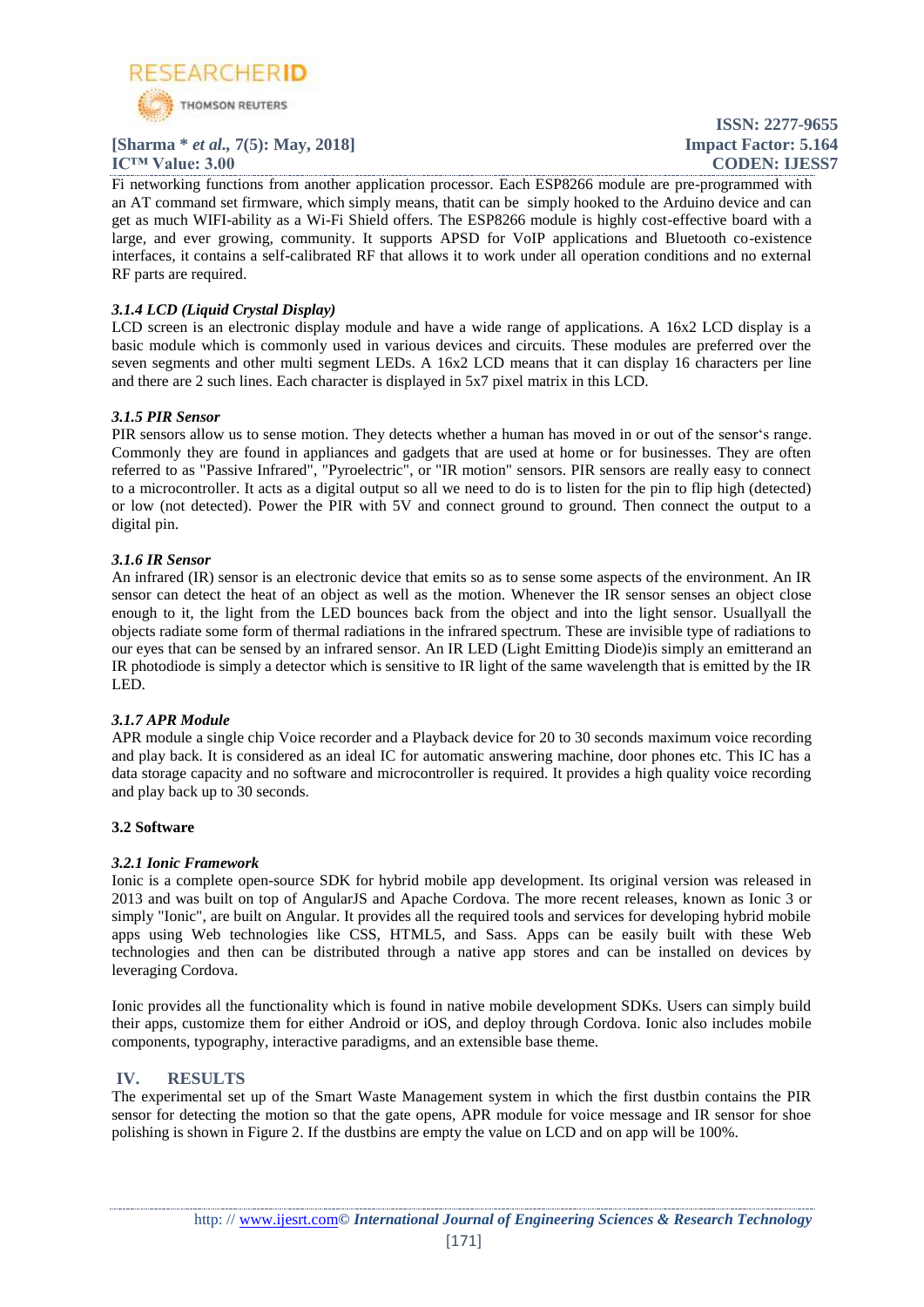

**[Sharma \*** *et al.,* **7(5): May, 2018] Impact Factor: 5.164 IC<sup>™</sup> Value: 3.00 CODEN: IJESS7** 

**ISSN: 2277-9655**



*Figure 2.Smart Dustbin Management System*

When there is some waste in any of the dustbin shown in figure 3 the value on the LCD changes with respect to that dustbin and when this system is connected to the network via Wi-Fi module the it sends the data to the app which shows the same value that can be checked by the admin or by an individual employee assigned to that particular dustbin shown in figure 4 and figure 5.



*Figure 3. Garbage in South (U4) Dustbin*



*Figure 4. Value of Dustbins on LCD*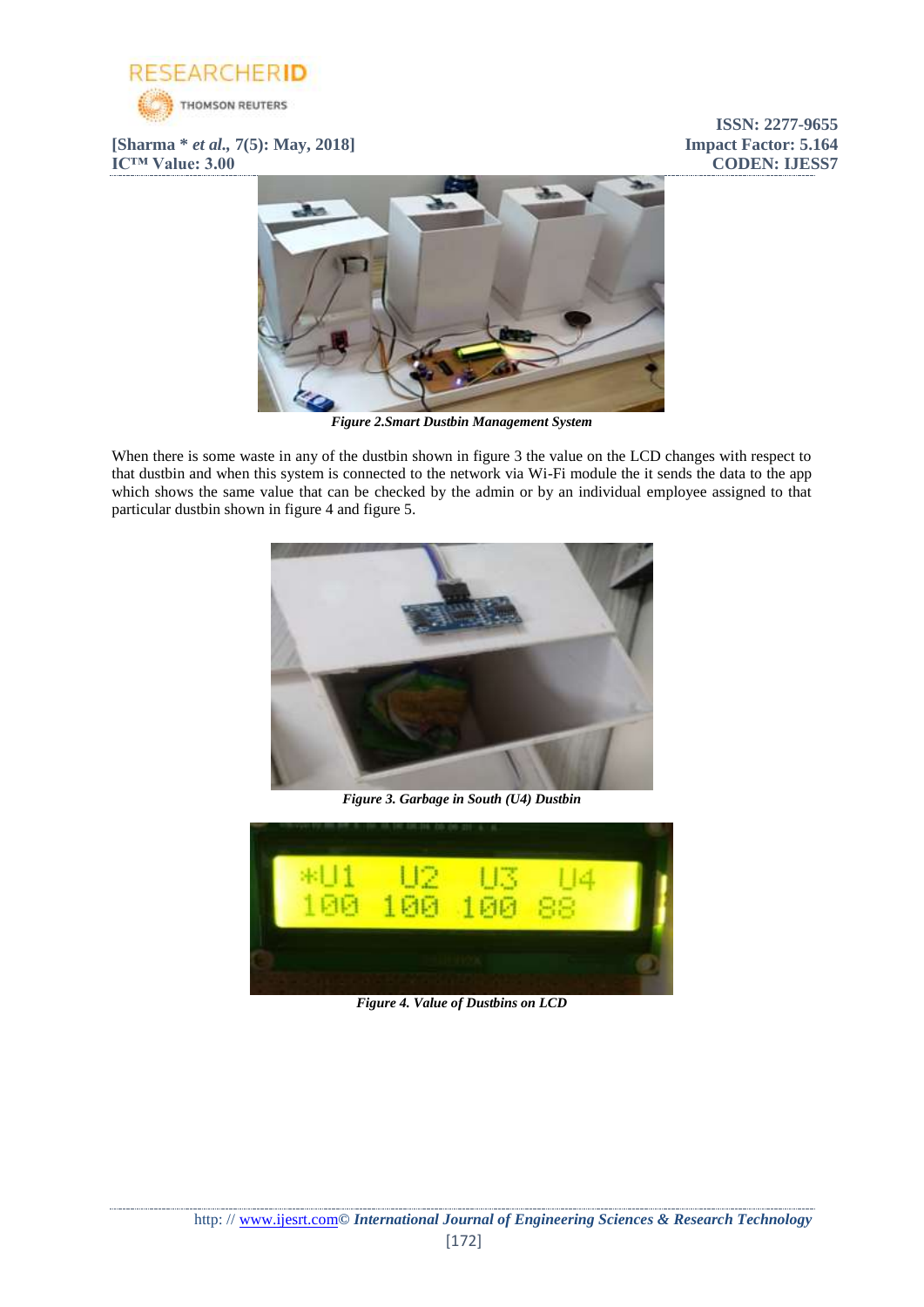

**[Sharma \*** *et al.,* **7(5): May, 2018] Impact Factor: 5.164 IC™ Value: 3.00 CODEN: IJESS7** 



Figure 5. Value of Dustbins on App

The admin can register employees and can assign each dustbin to an individual employee and the employee gets notification from the dustbin about cleaning the dustbin when he/she login there account as shown in figure 6 – 9.

| 2:15 PM                       | <b>G13K's <sup>[]</sup> + J VoLTE J B 28%</b> |
|-------------------------------|-----------------------------------------------|
| $\leftarrow$ Signup           |                                               |
| Name:                         | Swati                                         |
| Username                      | Swati53                                       |
| Password                      |                                               |
| Mobile No                     | $876 -$                                       |
|                               | <b>OCreate Account</b>                        |
|                               | <b>Figure 6. Admin Creating Account</b>       |
| 11.254<br>$\leftarrow$ Signup | COULD IT WILL WATER IT WERE                   |

| $\xi$ Signup    |                                                  |
|-----------------|--------------------------------------------------|
| Name            |                                                  |
| <b>Username</b> |                                                  |
| Password        |                                                  |
| Mobile No.      |                                                  |
|                 | Alert<br>a.                                      |
|                 | User Created Successfully. You Can<br>Login Now. |
|                 |                                                  |
|                 |                                                  |

*Figure 7. Confirmation that account is created*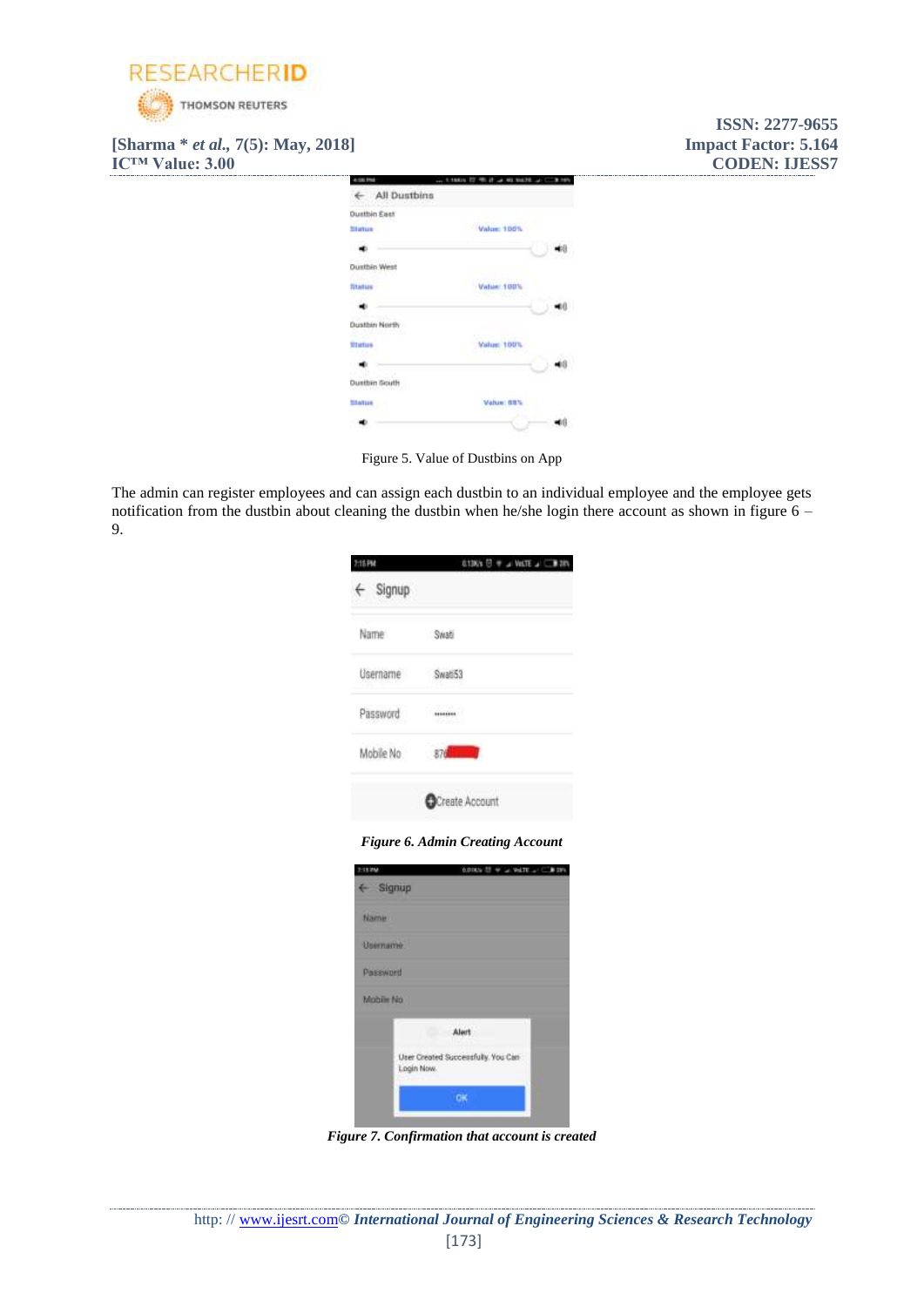

**[Sharma \*** *et al.,* **7(5): May, 2018] Impact Factor: 5.164 IC<sup>™</sup> Value: 3.00 CODEN: IJESS7** 

| 悠刚<br>← Assign Dustbin | D.DOKA 日 マ ェ VollE 」 二 20% |  |
|------------------------|----------------------------|--|
| Dustbins               | South                      |  |
| <b>Employee</b>        | Swati53                    |  |
|                        | Save                       |  |

*Figure 8. Admin Assigning the Dustbin*

| 2:21 PM  | $0.00008$ $\overline{U}$ $\overline{v}$ $\rightarrow$ $\overline{v}$ and $\overline{c}$ $\rightarrow$ $\overline{v}$ and |
|----------|--------------------------------------------------------------------------------------------------------------------------|
| Login    |                                                                                                                          |
| Username | Seati53                                                                                                                  |
| Password | Charles Corp.<br>$+ 10000000$                                                                                            |
|          |                                                                                                                          |
|          | Log in                                                                                                                   |

*Figure 9. Employee Login page*

If the assigned employee has not cleared the dustbin it will get a notification informing about cleaning the dustbin as shown in figure 10.

| 2:17 PM       | 8.488Js 12 = a Vol.TE at C \$ 13<br>← Employee Dashboard |  |
|---------------|----------------------------------------------------------|--|
| <b>Status</b> |                                                          |  |
|               | Loo out                                                  |  |
|               |                                                          |  |
|               | Alert                                                    |  |
|               | HI Swati53, You have not cleared the<br>dustibini yet.   |  |
|               | <b>CK.</b>                                               |  |

*Figure 10. Message to Clean the Dustbin*